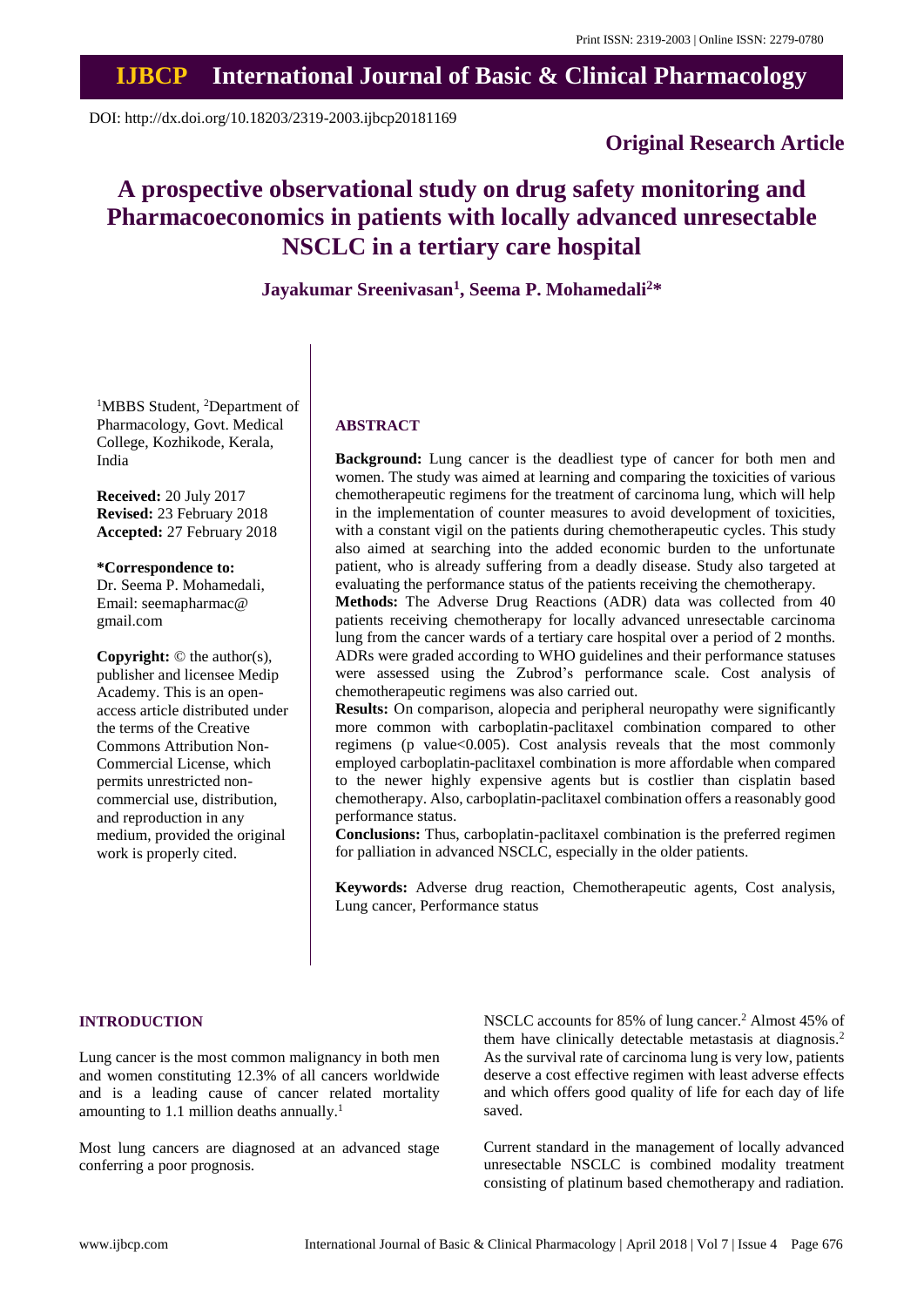Cisplatin is the most commonly used platinum compound. Apart from alkylating agents and platinum compounds, newer agents like camptothecins, taxanes, gemcitabine and vinorelbine have been used successfully in the treatment of carcinoma lung.<sup>3</sup> The latest advancement is the introduction of molecular targeted agents like erlotinib and gefitinib. All anticancer drugs known to date are toxic for the tumour as well as the host. When the clinical goal is palliation, careful attention to minimize the toxicity becomes a significant goal. Thus one of the challenges of cancer treatment is to use the various treatment modalities in a manner that maximizes the chances for patient benefit. As carcinoma lung is the most common malignancy, this study is a focused monitoring of ADR profile of various chemotherapeutic regimens for the treatment of carcinoma lung in the cancer wards of our hospital.

Quality of life is an important prognostic factor in patients with cancer. This study also evaluates the performance status of the patients. Several scales for measuring Performance Status have been suggested, there is only limited information about the validity and reliability of these scales and hence this study used Zubrod's performance scale. 4

The concept that health care expenditures are out of hand is not new. In a country like India, where the health insurance system is out of reach from the hands of most of the people, it is better to have a second thought over the cost per day of life saved and the expected outcome. Hence, the study assessed the affordability of the antineoplastic drugs prescribed.

The global rise in lung cancer incidence together with the fact that overall 5 year survival of patients with this disease is <15%, underscores the magnitude of lung cancer epidemic. <sup>5</sup> An evaluative study on adverse drug reaction profile of cisplatin-based chemotherapy regimen conducted at JIPMER, India assessed the causality by using the World Health Organization (WHO) causality assessment scale and Naranjo's Algorithm.<sup>6</sup>

The study reveals that cisplatin-based chemotherapy has a high potential to cause adverse effects and that most of the reactions were of milder nature but not preventable, but reactions like hypersensitivity reactions and anaphylaxis were not predictable. A feasibility study of paclitaxel 225 mg/m<sup>2</sup> and carboplatin AUC=6 in untreated advanced NSCLC in Japan was designated to determine whether paclitaxel is tolerable for Japanese patients with advanced NSCLC.<sup>7</sup>

An interventional study on the effect of cyclophosphamide on advanced lung cancer and the hematological toxicity of large, intermittent intravenous doses conducted in Toronto, Canada was done to determine the maximally tolerated single intra-venous dose of cyclophosphamide, the interval required for marrow recovery, the frequency of objective tumor regression and the effect of this therapy on the survival of patients with advanced lung cancer.<sup>8</sup>

A prospective observational comparative study of the toxicity of 5-fluorouracil-adriamycin-cyclophosphamide (FAC) versus adriamycin- cyclophosphamide followed by paclitaxel (AC-P) in carcinoma breast analyzed the severity of different types of toxicities seen in patients on FAC and AC-P regimens and graded the toxicities according to the World Health Organization (WHO) toxicity grading and compared the same.<sup>9</sup>

#### **METHODS**

This prospective observational study was carried out among the inpatients of the cancer wards of a tertiary care hospital, during the months of June and July 2011. A total of 40 patients were included in the study after satisfying the inclusion criteria.

#### *Inclusion criteria*

- Cancer patients belonging to either gender, age groups between 40 to 80 years.
- All the patients diagnosed to have locally advanced unresectable NSCLC (stages II, IIIa and IIIb) receiving chemotherapy under any standard regimen irrespective of any prior surgery or other interventions. All patients in stage IV were also included in the study because almost 45% of the NSCLC cases have clinically detectable metastasis at diagnosis.

#### *Exclusion criteria*

- Those who were not willing to participate in the study.
- Those with NSCLC of stage I
- All other forms of carcinoma lung.

Institutional Ethics Committee approval was obtained initially. After obtaining an informed written consent, all patients satisfying the entry criteria were enrolled in the study. The patients received chemotherapy as per the assessment of the treating oncologist. No changes in the treatment decision schedule or duration were made as a part of the study. The patients admitted for receiving chemotherapy were monitored for adverse effects till their discharge from the hospital.

All the patients were assessed during the course of chemotherapy and observed for the immediate occurrence of any of the toxicities. The patients were personally interviewed for subjective toxicities such as nausea, vomiting, and the like and their toxicity grades were assessed. The toxicities like anaemia, leukopenia, and thrombocytopenia were assessed based on the investigations done. The patients were clinically examined for other toxicities like alopecia, peripheral neuropathy, and other dermatological toxicities.

All the data collected were entered in the proforma sheet and analyzed for demographic details, drug details and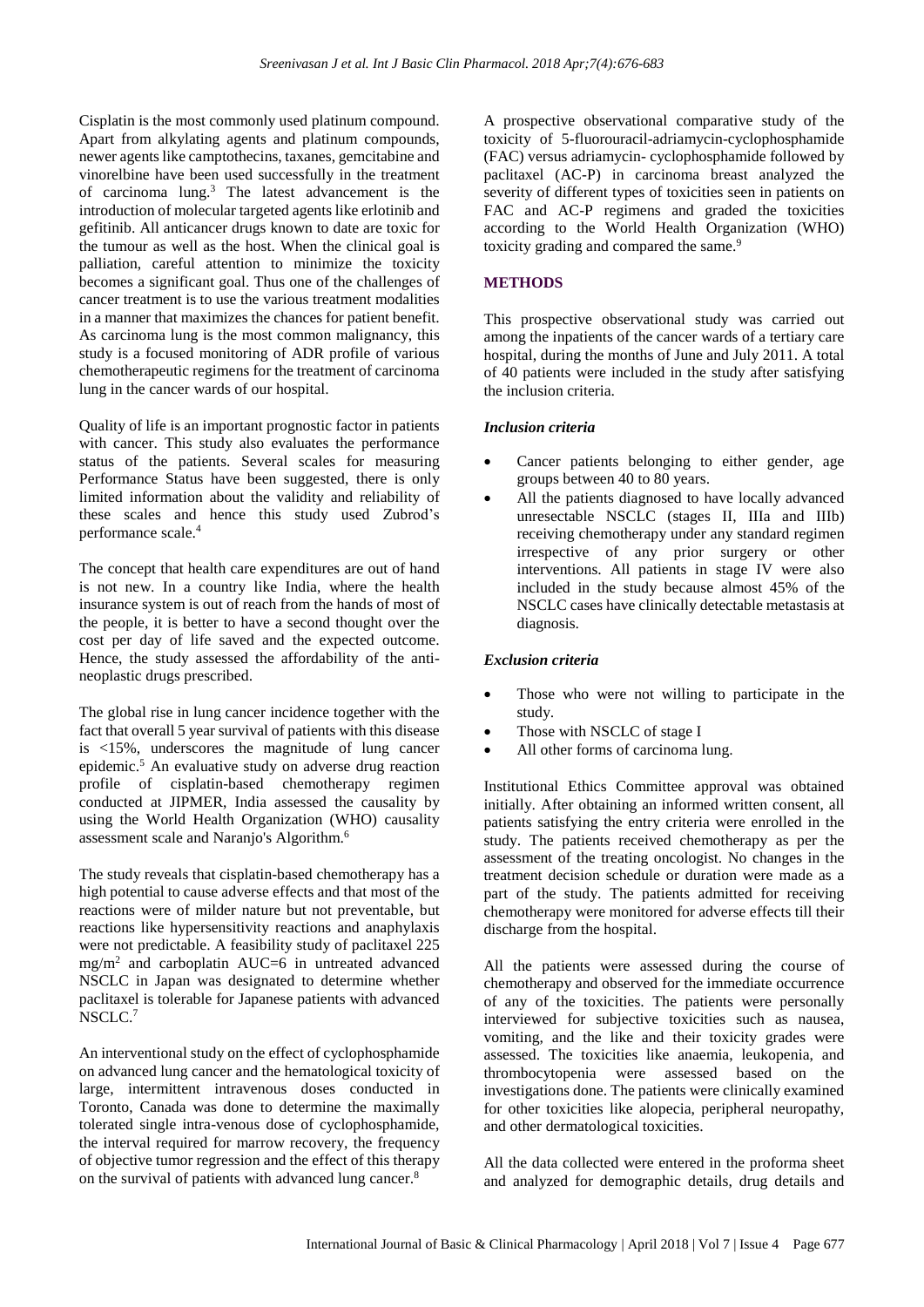severity of adverse reactions. The toxicities developed were to be graded according to the WHO guidelines. The WHO grades toxicities into five ascending grades, which are, Grades 0, 1, 2, 3, and 4. Grade 0 represents normal values or absence of toxicity, whereas; grade 4 represents maximum toxicity that can occur for a variable, except for alopecia where grade 2 is the highest toxicity (complete hair loss). Data analysis was done with the help of the MS Excel and SPSS statistical software. The toxicity grades were entered in the MS Excel worksheet for each variable. The Student's t test was used to assess the difference between various regimens. The plan to use chi square test was dropped because of the great difference between the number patients in each group receiving different chemotherapeutic regimens. Student's t test is a better tool available in SPSS to analyze such data. The performance status was assessed using the Zubrod's performance scale.

Using the proforma, the details of pharmacotherapy including the brand name of the drug, its frequency, dosage, the number of cycles per course and number of days per cycle of the chemotherapeutic regimen were collected. The drugs included not only the antineoplastic drugs but also, the adjuvant drugs given as part of the regimen to reduce the known and expected adverse effects. The total expenditure for a course of each chemotherapeutic schedule was calculated with reference to CIMS (Current Index of Medical Specialties) April - July 2011 update 2. The obtained data was used to analyze the cost effectiveness of each regimen.

#### **RESULTS**

A total of 40 patients who were admitted for lung cancer chemotherapy after histo pathologically being proven for Non-small cell carcinoma were allocated for the study.

The age range of patients included in the study was between 40 and 80 years with a mean age of 57 years. Most of the patients fell in the age group 50-60 years. 92.5 % of the patients were males; that is out of the total 40 patients, only three were females. 90% of the study population was from rural area. Also 92.5% of the patients belong to low socioeconomic status. 82.5% of the patients were found to be smokers and out of these one was female. 94% of the smokers had smoking history with significant number of pack years.

Classification of patients based on histology showed that 15 of them (38%) had adenocarcinoma, 13 (33%) had squamous cell carcinoma and remaining was constituted by other types. Out of the 40 patients under the study, 26 (65%) were given carboplatin and paclitaxel combination chemotherapy, 5 (12%) were given cyclophosphamidecisplatin regimen, and another 4 (10%) were given cisplatin-paclitaxel. Rest of them were given gefitinib (5%), gemcitabine-carboplatin (3%) and pemetrexedcisplatin (5%). (Figure 1)



#### **Figure 1: Distribution of various chemotherapeutic regimens among the study population.**

Overall analysis of adverse drug reactions in patients who received above regimens revealed that not even a single patient was completely free of any adverse drug reactions (Table 1).

The most frequent adverse reactions were myelosuppression, alopecia, peripheral neuropathy and nausea. Others include vomiting, tinnitus, vertigo, and stomatitis.

96% of patients receiving carboplatin- paclitaxel had alopecia. All of them had grade 2 alopecia (i.e., >50% hair loss). All the 4 patients (100%) receiving cisplatinpaclitaxel also had alopecia whereas only one out of 5 patients(20%) receiving cyclophosphamide - cisplatin was reported to have this adverse reaction (that too grade 1). Newer agents caused little or no alopecia. 37 patients had myelosuppression in one or the other way (Table 2).

58% of patients on carboplatin-paclitaxel had anaemia, most of which was either of grade 1 or grade 2. One patient had grade 4 anaemia, which needed packed RBC transfusion. Also, 15% of patients on this regimen had neutropenia and 19% had thrombocytopenia. Three of them with neutropenia required intravenous Filgrastim (is a granulocyte [colony-stimulating](http://en.wikipedia.org/wiki/Granulocyte_colony-stimulating_factor) factor (G-CSF) analog used to stimulate the proliferation and differentiation of [granulocytes\)](http://en.wikipedia.org/wiki/Granulocyte) and 2 patients, one with grade 3 and the other with grade 4 thrombocytopenia required administration of platelet rich plasma.

There were three out of 4 patients (75%) on cisplatinpaclitaxel had mild anaemia. None of them experienced neutropenia and 1 patient had thrombocytopenia. 4 out of 5 patients (80%) on cyclophosphamide - cisplatin had anaemia, one of whom had grade 4 anaemia which was managed by packed RBC.

Newer agents like gefitinib, pemetrexed and gemcitabine combinations were almost free of myelosuppression.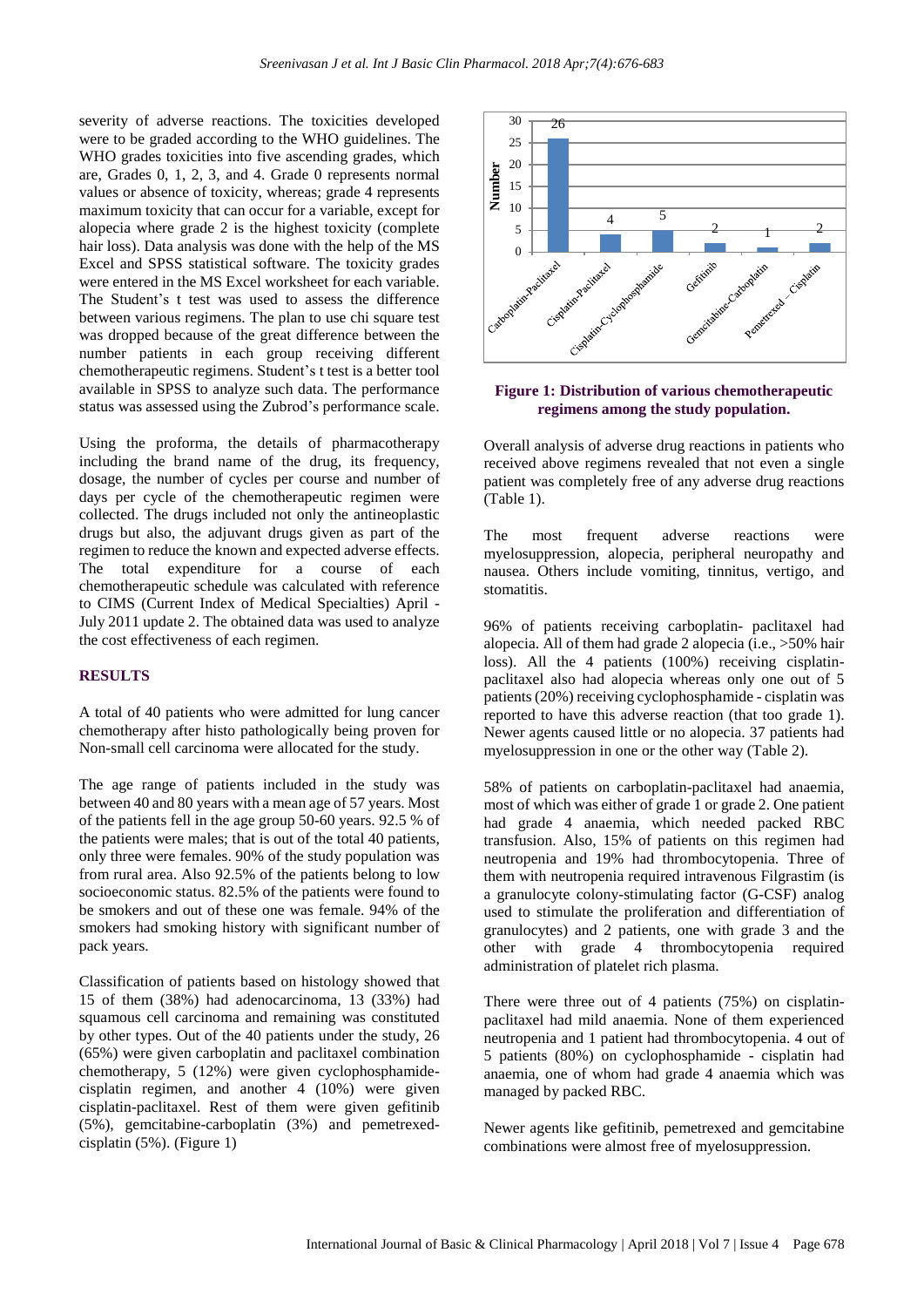|                           | <b>Carboplatin</b><br>-paclitaxel<br>(26) | Cisplatin-<br>paclitaxel<br>(4) | Cyclophosphami<br>de - cisplatin<br>(5) | <b>Gefitinib</b><br>(1) | Gemcitabine-<br>carboplatin<br>(2) | <b>Pemetrexed</b><br>-cisplatin<br>(1) | <b>Total</b><br>(40) |
|---------------------------|-------------------------------------------|---------------------------------|-----------------------------------------|-------------------------|------------------------------------|----------------------------------------|----------------------|
| Nausea                    | 14                                        | $\overline{2}$                  | 3                                       | $\boldsymbol{0}$        | $\mathbf{0}$                       | $\mathbf{1}$                           | 20                   |
| Vomitting                 | 5                                         | $\mathbf{0}$                    |                                         | $\boldsymbol{0}$        | $\mathbf{0}$                       |                                        | 7                    |
| Alopecia                  | 25                                        | $\overline{4}$                  |                                         | $\Omega$                | $\Omega$                           | 1                                      | 31                   |
| Elevated<br>S.Urea        |                                           | $\mathbf{0}$                    | $\Omega$                                | $\theta$                | $\Omega$                           | $\Omega$                               |                      |
| Elevated S.<br>Creatinine |                                           | $\mathbf{0}$                    | $\Omega$                                | $\theta$                | $\overline{0}$                     | $\Omega$                               |                      |
| Peripheral<br>neuropathy  | 17                                        | 1                               |                                         | $\theta$                | $\overline{0}$                     | $\Omega$                               | 19                   |
| <b>Tinnitus</b>           | $\overline{5}$                            | $\overline{0}$                  | $\Omega$                                | $\boldsymbol{0}$        | $\Omega$                           | $\Omega$                               | 5                    |
| Vertigo                   | $\overline{4}$                            | $\mathbf{0}$                    | $\boldsymbol{0}$                        | $\boldsymbol{0}$        | $\mathbf{0}$                       | $\mathbf{0}$                           | $\overline{4}$       |
| Anaemia                   | 15                                        | 3                               | 4                                       | $\boldsymbol{0}$        | 1                                  | $\overline{2}$                         | 25                   |
| Neutropenia               | $\overline{4}$                            | $\overline{0}$                  | $\Omega$                                | $\overline{0}$          | 1                                  | $\mathbf{0}$                           | 5                    |
| Thrombocyt<br>openia      | 5                                         | 1                               |                                         | $\theta$                | $\Omega$                           | $\Omega$                               | 7                    |
| Diarrhoea                 | 1                                         | $\mathbf{0}$                    | $\Omega$                                | 1                       | $\Omega$                           | $\mathbf{0}$                           | $\overline{2}$       |
| Skin rashes               | $\mathbf{0}$                              | $\mathbf{0}$                    | $\boldsymbol{0}$                        | 1                       | $\mathbf{0}$                       | $\overline{0}$                         | $\mathbf{1}$         |
| Stomatitis                | 7                                         | $\mathbf{0}$                    | $\boldsymbol{0}$                        | $\boldsymbol{0}$        | $\mathbf{0}$                       | $\mathbf{0}$                           | 7                    |
| Hyper-<br>sensitivity     | $\mathbf{0}$                              | $\mathbf{0}$                    | $\overline{0}$                          | $\theta$                | $\Omega$                           | $\Omega$                               | $\theta$             |
| Arrhythmia                | $\mathbf{0}$                              | $\boldsymbol{0}$                | $\Omega$                                | $\boldsymbol{0}$        | $\Omega$                           | $\mathbf{0}$                           | $\boldsymbol{0}$     |
| <b>ILD</b>                | $\mathbf{0}$                              | $\overline{0}$                  | $\overline{0}$                          | $\mathbf{0}$            | $\Omega$                           | $\boldsymbol{0}$                       | $\boldsymbol{0}$     |

#### **Table 1: Summary of ADR profile of chemotherapeutic regimens.**

#### **Table 2: Statistically significant differences (p value <0.005) in the toxicity profile of various chemotherapeutic regimens as analysed by the student's t test.**

| <b>Regimen</b>            | No.                      | <b>Adverse</b><br>reactions | <b>Mean</b> | value |  |
|---------------------------|--------------------------|-----------------------------|-------------|-------|--|
| Carboplatin<br>paclitaxel | 26                       |                             | 1.92        | 0.000 |  |
| Other<br>regimens         | 14                       | Alopecia                    | 0.67        |       |  |
| Carboplatin<br>paclitaxel | 26                       | Peripheral                  | 0.77        | 0.004 |  |
| Other<br>regimens         | 14                       | neuropathy                  | 0.20        |       |  |
| Cisplatin<br>paclitaxel   | $\overline{\mathcal{L}}$ |                             | 1.75        |       |  |
| Cisplatin                 |                          | Alopecia                    |             | 0.002 |  |
| cyclophospha<br>mide      | 4                        |                             | 0.20        |       |  |

Nausea and vomiting though frequent were relatively mild in severity. Out of the 20 reported cases of nausea, 14 were in patients on carboplatin-paclitaxel. Three out of 4 patients on cyclophosphamide - cisplatin experienced nausea. Five cases of vomiting were reported from patients on carboplatin-paclitaxel and one case each from patients on cyclophosphamide - cisplatin and pemetrexed-cisplatin.

65% of patients on carboplatin-paclitaxel were suffering from peripheral neuropathy, which were of grade 1 or 2. Cases of peripheral neuropathy were also reported one each from patients on cisplatin- paclitaxel and cyclophosphamide - cisplatin (Table 2).

Stomatitis was reported only from patients on carboplatinpaclitaxel, accounting for 27% of cases on this regimen.

One case each of elevated serum creatinine and serum urea level was reported from patients on carboplatin-paclitaxel. Other notable adverse drug reactions like tinnitus (19%) and vertigo (15%) were also suffered by patients on this regimen.

One case each of diarrhoea and skin rash was reported from patients on gefitinib. The reported case of diarrhoea was grade 4 which required parenteral fluid administration. Other adverse reactions reported include skin pigmentation, itching and constipation.

Incidence of alopecia and peripheral neuropathy were significantly higher in patients who received carboplatinpaclitaxel compared to all other regimens. Similarly, alopecia was less frequent when cisplatin was combined with cyclophosphamide than when it is combined with Paclitaxel.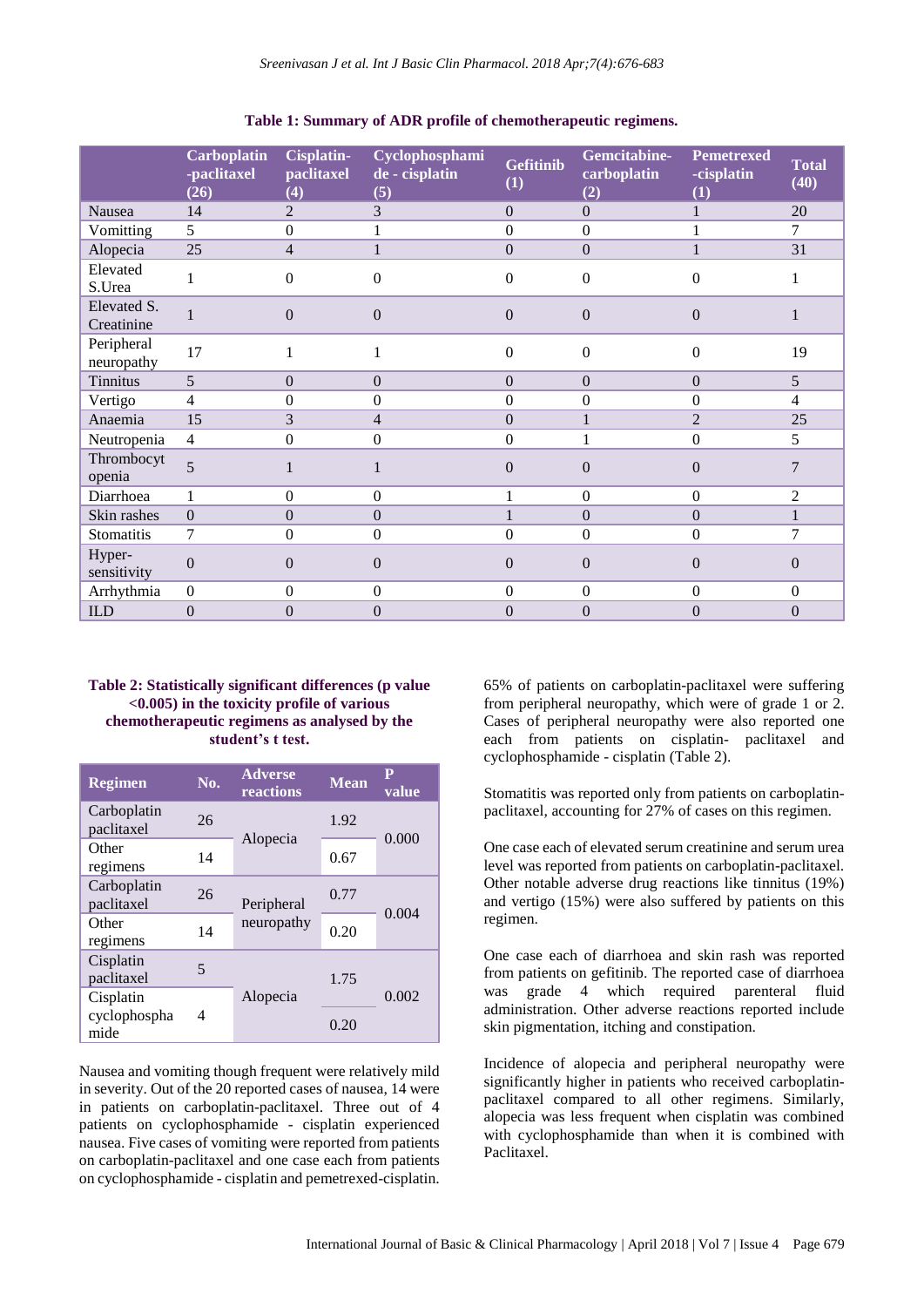#### **Table 3: Comparative evaluation of Zubrod's performance status of major chemotherapeutic regimens.**

| <b>REGIMEN</b>                | N  | <b>MEAN</b> | P value |  |
|-------------------------------|----|-------------|---------|--|
| Carboplatin paclitaxel        | 26 | 2.27        | 0.960   |  |
| Cisplatin paclitaxel          | 4  | 2.25        |         |  |
| Cisplatin paclitaxel          |    | 2.25        |         |  |
| Cisplatin<br>cyclophosphamide | 5  | 1.40        | 0.136   |  |
| Carboplatin paclitaxel        | 26 | 2.27        |         |  |
| Cisplatin<br>cyclophosphamide | 5  | 1.40        | 0.011   |  |
| Carboplatin paclitaxel        | 26 | 2.27        | 0.007   |  |
| Other regimens                | 14 | 1.60        |         |  |

When the Zubrod's performance status of various regimens were analyzed, significant difference in the performance was obtained when carboplatin - paclitaxel was compared with other regimens altogether ( $P$  value = 0.007). Mean Zubrod's status for patients who received carboplatin paclitaxel combination chemotherapy was 2.27 and that for other regimens altogether was 1.60 (Table 3). Combining these parameters along with the cost analysis (Table 4) of each regimen, the Cost-Performance Ratio and Performance-ADR score Ratio was obtained. The regimen with least value for these ratios will be the preferred chemotherapeutic combination.

#### **Table 4: Cost analysis of chemotherapeutic regimens.**

| <b>Regimen</b>                        | Cost of one course<br>of chemotherapy |
|---------------------------------------|---------------------------------------|
| Carboplatin-Paclitaxel<br>combination | $Rs.25,699/$ -                        |
| Cisplatin-Cyclophosphamide            | $Rs.6,256/-$                          |
| Cisplatin-Paclitaxel                  | Rs.18,310/-                           |
| Carboplatin-Gemcitabine               | Rs.69,951/-                           |
| Gefitinib                             | Rs.54,000/-                           |
| Cisplatin-Pemetrexed                  | Rs.120992/-                           |

#### **DISCUSSION**

Non-small cell Lung cancer occurs predominantly in people aged 50-70 years. 2 In this study, most of the patients fell in the age group of 50-60 years. 92.5 % of the patients were males; that is out of the total 40 patients, only three were females. According to Indian statistics, 75% lung cancer occurs in men. <sup>1</sup> Globally 85% cases in men and  $46\%$  cases in women are due to smoking.<sup>10</sup> In this study 82.5% of the patients were found to be smokers and out of these one was female. Squamous cell carcinoma was more common in men than in women and is closely correlated with smoking history.<sup>11</sup> So in this study where almost all have significant smoking history, histological type squamous cell carcinoma was expected to be the most common. But adenocarcinoma was the most common histological type diagnosed. This is in accordance with the recent trend of increasing incidence of adenocarcinoma. Multiple randomized, controlled trials and large metaanalyses all confirm the superiority of combination chemotherapy regimens upfront for advanced non-small cell lung cancer. <sup>12</sup> Cisplatin has been the cornerstone of most combination regimens. <sup>13</sup> In younger patients, with a good performance status or in the adjuvant setting, cisplatin is preferred, but in older patients or those with significant co morbidities, carboplatin may be substituted. One of the new potentially useful agents to treat advanced NSCLC is paclitaxel. As a single agent in early phase II trials, paclitaxel produced a 20% to 24% response rate and a 1-year survival rate as high as 42%. 14,15 Accordingly, 26 cases (65%) of carboplatin-paclitaxel combination and 4 cases (10%) of cisplatin- paclitaxel combination are reported in this study. A study conducted in Japan for the adverse reactions of carboplatin-paclitaxel combination therapy, Grade 4 neutropenia was observed in 70% of the patients, 100% patients suffered from anaemia and grade 4 anaemia was experienced by 20% of patients. 15% of patients who received this regimen suffered neutropenia, 58% experienced anaemia out which 12% had grade 3 or 4. 19% patients experienced thrombocytopenia and 8% of them had grade 3 or 4 thrombocytopenia. Nonhaematological toxicities in all courses were mild. Clinically significant hypersensitivity reactions were not observed. Nausea or vomiting was observed in 70% patients. Alopecia was common. There were no cardiac toxicities related to paclitaxel. 100% patients experienced peripheral neuropathy, but 10% patients had grade 3. Arthralgia were observed in 80% but was grade 2 or less. Regarding the non haematological toxicities, comparable result was obtained in this study also, except that arthralgia was not reported and 4% cases had elevated serum creatinine and serum urea levels, tinnitus (19%) and vertigo (15%). The most frequent toxicities produced by short term infusion of the paclitaxel - carboplatin regimen were leukopenia and neutropenia in the Japan based study. But in this study, this was only seen in 15% of the patients. This is also incompatible with the South West Oncology Group's (SWOG) data, which showed 36% of 188 patients. ECOG reported that 42% of 272 patients showed grade 4 neutropenia, whereas the Hellenic Cooperative Oncology Group reported that only 1% of 99 patients showed grade 4 neutropenia. 4,16,17 These data from different studies indicate a widely ranging incidence of neutropenia. Other studies have reported peripheral neuropathy, arthralgia and myalgia to be dose limiting toxicities when paclitaxel was combined with either cisplatin or carboplatin. <sup>18</sup> In this study, these toxicities were relatively mild. Moreover, these toxicities were reversible. An evaluative study on adverse drug reaction profile of cisplatin-based chemotherapy conducted at JIPMER, Pondicherry observed that 51% developed alopecia, 41% developed vomiting and no hematological toxicities.<sup>6</sup> A study by Bahl et al, on 40 patients with locally advanced non-small cell lung cancer, treated with cisplatin and etoposide, the frequency of alopecia was reported as 88%.<sup>19</sup> Sensory neuropathy was seen in 38% of patients and is comparable to 25% in this study. Anaemia was the most common haematological toxicity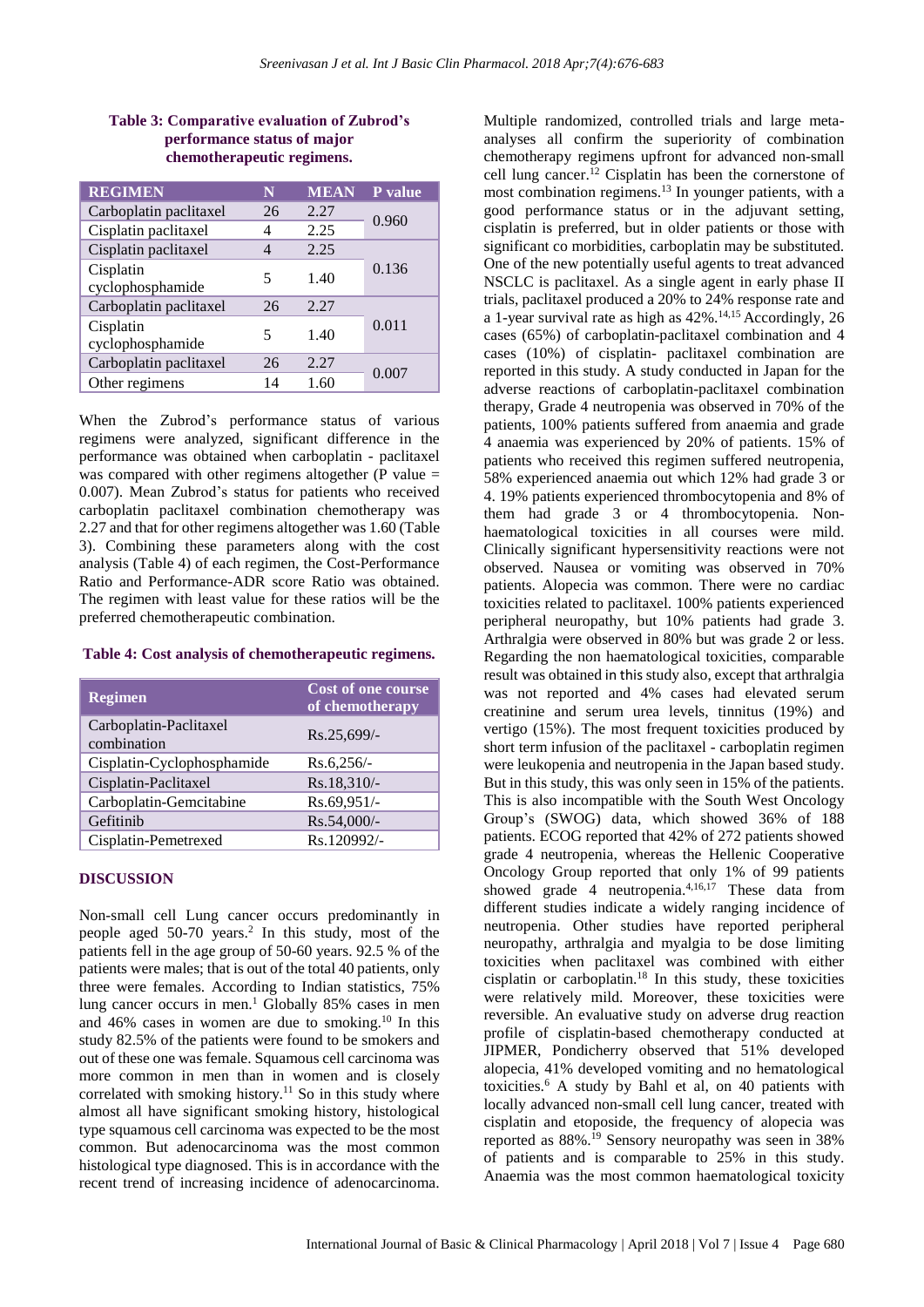observed (seen in 81% of patients) and is consistent with 75% here. A French article on investigation of allergic reactions to platinum compounds reports anaphylactic reaction to cisplatin and carboplatin after several courses of treatment. <sup>20</sup> However, no such incidence was reported in this study. Thus, comparison between the toxicity profile of cisplatin and carboplatin reveals a slightly greater incidence of myelosuppression, nephrotoxicity, ototoxicity, peripheral neuropathy and stomatitis for carboplatin. But the average ADR score, carboplatin based combination wins upper hand. An individual patient data meta-analysis suggests that cisplatin-based chemotherapy is slightly superior to carboplatin-based chemotherapy in terms of response rate and in prolonging survival.<sup>21</sup> A retrospective evaluation of the results of cyclophosphamide therapy conducted at the University of Wisconsin Hospitals reports that all patients were treated for leukopenia.<sup>22</sup> A single death was attributed to leukopenia and pneumonitis. Alopecia was common and occurred in all the cases. Cystitis occurred in six patients on oral cyclophosphamide but not in the 42 patients who received only intravenous therapy. In this study, 5 patients received cisplatin-cyclophosphamide combination chemotherapy. Akin to the earlier study, nausea and vomiting was mild with the present study also, no reported cases of neutropenia, 80% developed anaemia, of which one had grade 4 anaemia. Thrombocytopenia was of less severity with a single reported case, only 20% developed alopecia and that too was of grade 1, peripheral neuropathy was seen in a patient (grade1). A study comparing cyclophosphamide and cisplatin with paclitaxel and cisplatin in patients with Stage III and Stage IV Ovarian Cancer has found that statistically significant difference in the adverse effects with more toxicity in the cisplatin– paclitaxel group. <sup>23</sup> There was no incidence of neutropenia with both these regimens and the incidence of peripheral neuropathy was almost same here.

Newer drug in this study include gemcitabine, gefitinib and pemetrexed. Gemcitabine, because of its acceptable toxicity profile, with myelosuppression being the most common adverse event, can be safely combined with a number of cytotoxic agents, including platinum derivatives and new-generation anticancer compounds.<sup>24</sup> Myelosuppression is evident in this study as the only reported side effect being anaemia and neutropenia. Several phase I studies of single-agent pemetrexed have evaluated different dosing schedules. <sup>25</sup> Reversible neutropenia was the dose-limiting toxicity (DLT). In this study, anaemia was reported in both the patients on pemetrexed. Patients receiving gefitinib had a higher response rate (43% vs. 32%), with similar median survival. Patients who were positive for the EGFR gene mutation had significantly longer progression-free survival in the gefitinib group compared with those who received carboplatin-paclitaxel. <sup>26</sup> The apparent inferiority of the most commonly used carboplatin-paclitaxel combination chemotherapy on comparing the Zubrod's performance status may be attributed to the fact that this regimen is preferably employed on terminally ill elderly patients, with main focus on palliation. Also the newer agents like gefitinib, gemcitabine and pemetrexed offer a better quality of life.

Cost analysis revealed that the novel drugs which are safer and efficient are much more costly than the frequently used chemotherapeutic regimens. Among the commonly used regimens, there is significant difference between the costs of carboplatin-paclitaxel and cisplatin-cyclophosphamide regimens. Cisplatin-paclitaxel costs about three times higher than cyclophosphamide-cisplatin regimen and carboplatin based regimen is even costlier.

Our institution being depended upon by the economically deprived rural population, platinum compound based therapy remains the mainstay for lung cancer. Average ADR score was much higher in patients on cisplatinpaclitaxel than on carboplatin- paclitaxel combination. Also there was no significant difference between cyclophosphamide based therapy and carboplatinpaclitaxel combination. This shows that the above two regimens are the better tolerated combinations. Average Zubrod's Performance score was best with cyclophosphamide-cisplatin combination whereas it was almost the same and less favourable with the cisplatinpaclitaxel and carboplatin-paclitaxel combinations.

Combining these parameters along with the cost analysis of each regimen, the Cost-Performance Ratio and Performance-ADR score Ratio was obtained. The regimen with least value for these ratios will be the preferred chemotherapeutic combination. In such a way, the best option to choose is the cyclophosphamide-cisplatin combination chemotherapy. This is in contrast to the fact that the carboplatin – paclitaxel regimen is the preferentially prescribed regimen for the population under this study. This may be because of the fact that there is no evidence that life was prolonged by the cyclophosphamide based regimen and also the available literature being strongly supportive of the increased survival in patients on carboplatin-paclitaxel combination chemotherapy.

### **CONCLUSION**

To conclude, most of the study findings were consistent with the data available in the literature. Only a few statistically significant differences were observed .On comparison, alopecia and peripheral neuropathy were significantly more common with carboplatin-paclitaxel combination compared to other regimens ( $p$  value $<0.005$ ). Cost analysis reveals that the most commonly employed carboplatin-paclitaxel combination is more affordable when compared to the newer highly expensive agents but is costlier than cisplatin based chemotherapy. Also, carboplatin-paclitaxel combination offers a reasonably good performance status. Since this is a short term study, long term studies are worth doing to substantiate these findings.

*Funding: No funding sources*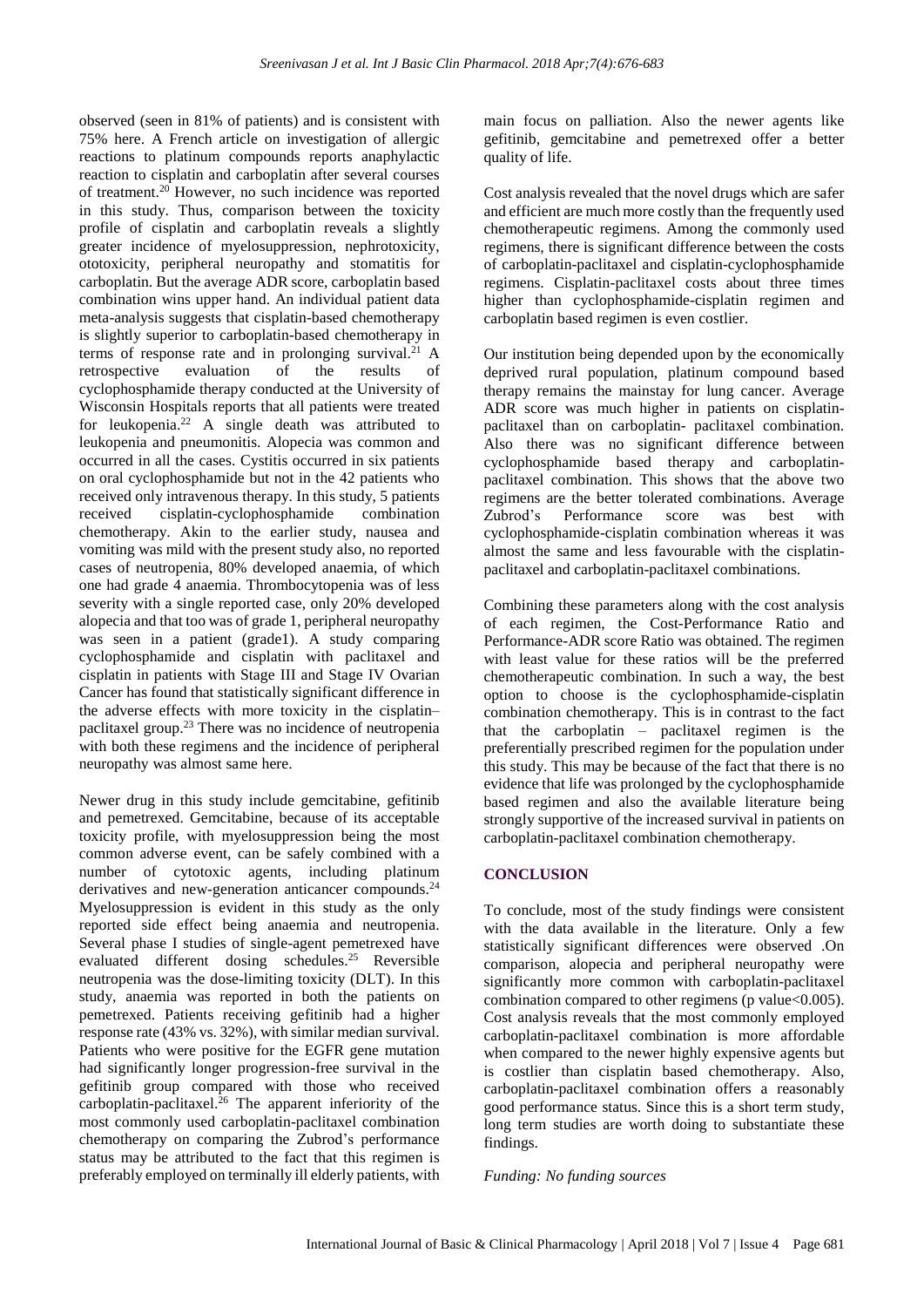*Conflict of interest: None declared Ethical approval: The study was approved by the Institutional Ethics Committee*

#### **REFERENCES**

- 1. K Park. Park's textbook of Preventive and Social Medicine 20th Edition, M/s Banarsidas Bhanot publishers; 2011:360-370.
- 2. Stephen J. McPhee, Maxine A. Papadakis, Eds. Michael W. Rabow, Associate Ed. CURRENT Medical Diagnosis and Treatment. The McGraw-Hill Companies, Inc. 2011.
- 3. Karnofsky DA, Ableman WH, Craver LF, Burchenal JH. The use of nitrogen mustard in the palliative treatment of carcinoma. Cancer. 1948;1:634-56.
- 4. Zubrod CG, Schneiderman M, Frei E, Brindley C, Gold GL, Shnider B, et al. Appraisal of methods for the study of chemotherapy of cancer in man: comparative therapeutic trial of nitrogen mustard and triethylene thiophosphoramide. Journal of Clinical Epidemiology. 1960 Jan 1;11(1):7-33.
- 5. Vincent T DeVita, Jr. MD Theodore S Lawrence MD, PhD Steven A Rosenberg MD, PhD Ronald A DePinho MD Robert A Weinberg PhD. DeVita, Hellman, and Rosenberg's Cancer: Principles and Practice of Oncology: Lippincott Williams and Wilkins; 2011.
- 6. Surendiran A, Balamurugan N, Gunaseelan K, Akhtar S, Reddy KS, Adithan C. Adverse drug reaction profile of cisplatin-based chemotherapy regimen in a tertiary care hospital in India: An evaluative study. Indian journal of pharmacology. 2010 Feb;42(1):40.
- 7. Ogawara M, Kawahara M, Hosoe S, Atagi S, Kawaguchi T, Okishio K, et al. A Feasibility Study of Paclitaxel 225 mg/m2 and Carboplatin AUC= 6 in Untreated Advanced Non-small Cell Lung Cancer Patients in Japan. Japanese Journal of Clinical Oncology. 2002 Feb 1;32(2):48-53.
- 8. Bergsagel DE, Robertson GL, Hasselback R. Effect of cyclophosphamide on advanced lung cancer and the hematological toxicity of large, intermittent intravenous doses. Canadian Medical Association Journal. 1968 Mar 16;98(11):532.
- 9. Palappallil DS, Nair BL, Jayakumar KL, Puvathalil RT. Comparative study of the toxicity of 5 fluorouracil-adriamycin-cyclophosphamide versus adriamycin-cyclophosphamide followed by paclitaxel in carcinoma breast. Indian Journal of Cancer. 2011 Jan 1;48(1):68.
- 10. Torre DM, Lamb GC, Van Ruiswyk J, Schapira RM, Kochar MS. Kochar's Clinical Medicine for Students: Lippincott Williams and Wilkins; Feb 13, 2008.
- 11. Sørensen JB, Klee M, Palshof T, Hansen HH. Performance status assessment in cancer patients. An inter-observer variability study. British Journal of Cancer. 1993 Apr;67(4):773.
- 12. Delbaldo C, Michiels S, Syz N, Soria JC, Le Chevalier T, Pignon JP. Benefits of adding a drug to a singleagent or a 2-agent chemotherapy regimen in advanced

non-small-cell lung cancer: a meta-analysis. JAMA. Jul 28 2004; 292(4):470-84.

- 13. Weick JK, Crowley J, Natale RB, Hom BL, Rivkin S, Coltman Jr CA, et al. A randomized trial of five cisplatin-containing treatments in patients with metastatic non-small-cell lung cancer: A Southwest Oncology Group study. Journal of Clinical Oncology. 1991 Jul;9(7):1157-62.
- 14. Murphy WK, Fossella FV, Winn RJ, Shin DM, Hynes HE, Gross HM, et al. Phase II study of taxol in patients with untreated advanced non-small-cell lung cancer. JNCI: Journal of the National Cancer Institute. 1993 Mar 3:85(5):384-8.
- 15. Chang AY, Kim K, Glick J, Anderson T, Karp D, Johnson D. Phase II study of taxol, merbarone, and piroxantrone in stage IV non-small-cell lung cancer: The Eastern Cooperative Oncology Group Results. JNCI: Journal of the National Cancer Institute. 1993 Mar 3;85(5):388-94.
- 16. Shiller JH, Harrington D, Sandler A, Belani C, Langer C, Krook J, et al. A randomized phase III trial of four chemotherapy regimens in advanced non-small cell lung cancer (NSCLC). Proc Am Soc Clin Oncology. 2000;19:1a (abstr 2).
- 17. Kosmidis P, Mylonakis N, Skarlos D, Samantas E, Dimopoulos M, Papadimitriou C, et al. Paclitaxel (175 mg/m2) plus carboplatin (6 AUC) versus paclitaxel (225 mg/m2) plus carboplatin (6 AUC) in advanced non-small-cell lung cancer (NSCLC): a multicenter randomized trial. Ann Oncology. 2000;11:799-805.
- 18. Natale RB. Preliminary results of a phase I/II clinical trial of paclitaxel and carboplatin in non-small cell lung cancer. Semin Oncology. 1996;23(16):51-64.
- 19. Bahl A, Sharma DN, Julka PK, Rath GK. Chemotherapy related toxicity in locally advanced non-small cell lung cancer. J Cancer Res Ther. 2006;2:14-6.
- 20. Touraine F, Sainte JL, Boumédiène A, Ndikumwenayo F, Decroisette C, Melloni B, et al. Investigation of allergic reactions to platinum salts. Revue des maladies respiratoires. 2006 Nov;23(5 Pt 1):458-62.
- 21. Ardizzoni A, Boni L, Tiseo M, Fossella FV, Schiller JH, Paesmans M, et al. Cisplatin-versus carboplatinbased chemotherapy in first-line treatment of advanced non–small-cell lung cancer: an individual patient data meta-analysis. Journal of the National Cancer Institute. 2007 Jun 6;99(11):847-57.
- 22. Davis HL, Ramirez G, Korbitz BC, Ansfield FJ. Advanced lung cancer treated with cyclophosphamide. Diseases of the Chest. 1969 Dec 1;56(6):494-500.
- 23. McGuire WP, Hoskins WJ, Brady MF, Kucera PR, Partridge EE, Look KY, et al. Cyclophosphamide and cisplatin compared with paclitaxel and cisplatin in patients with stage III and stage IV ovarian cancer. New England Journal of Medicine. 1996 Jan 4;334(1):1-6.